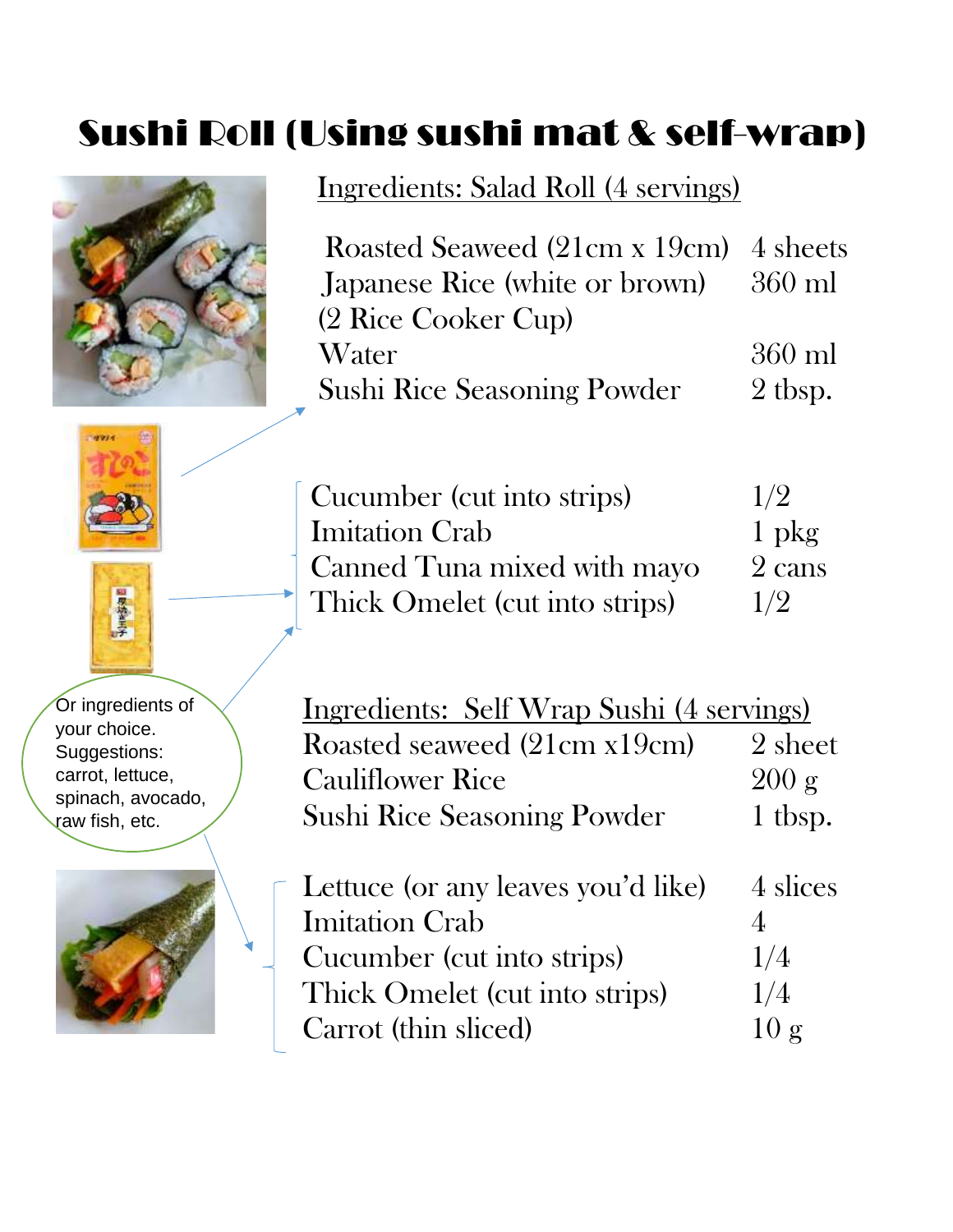#### How to make sushi rice

#### **Instructions**

- 1. Put rice in a large bowl. Rinse the rice and discard the water immediately. Rice absorbs water very quickly when you start washing, so do not let the rice absorb the unclear water. Repeat this process 1-2 times.
- 2. Now use your fingers to gently wash the rice by moving in a circular motion.
- 3. Rinse and discard water. Repeat this process 3-4 times.
- 4. Transfer the rice into a sieve and drain completely.
- 5. Put the rice in the rice cooker bowl and add the same amount of water.
- 6. Let the rice soak in water for 30 minutes. (\*About 1 hour for winter)
- 7. Place the konbu (kelp) on top of the rice and start cooking. (optional)
- 8. Once the rice is cooked, transfer it to a large bowl or a baking pan and spread the rice to make it cool faster and pour the sushi rice seasoning powder on top while the rice is still warm.
- 9. Slice the rice with the rice spoon quickly to separate the rice grains and use a fan to cool down.

#### How to make sushi roll

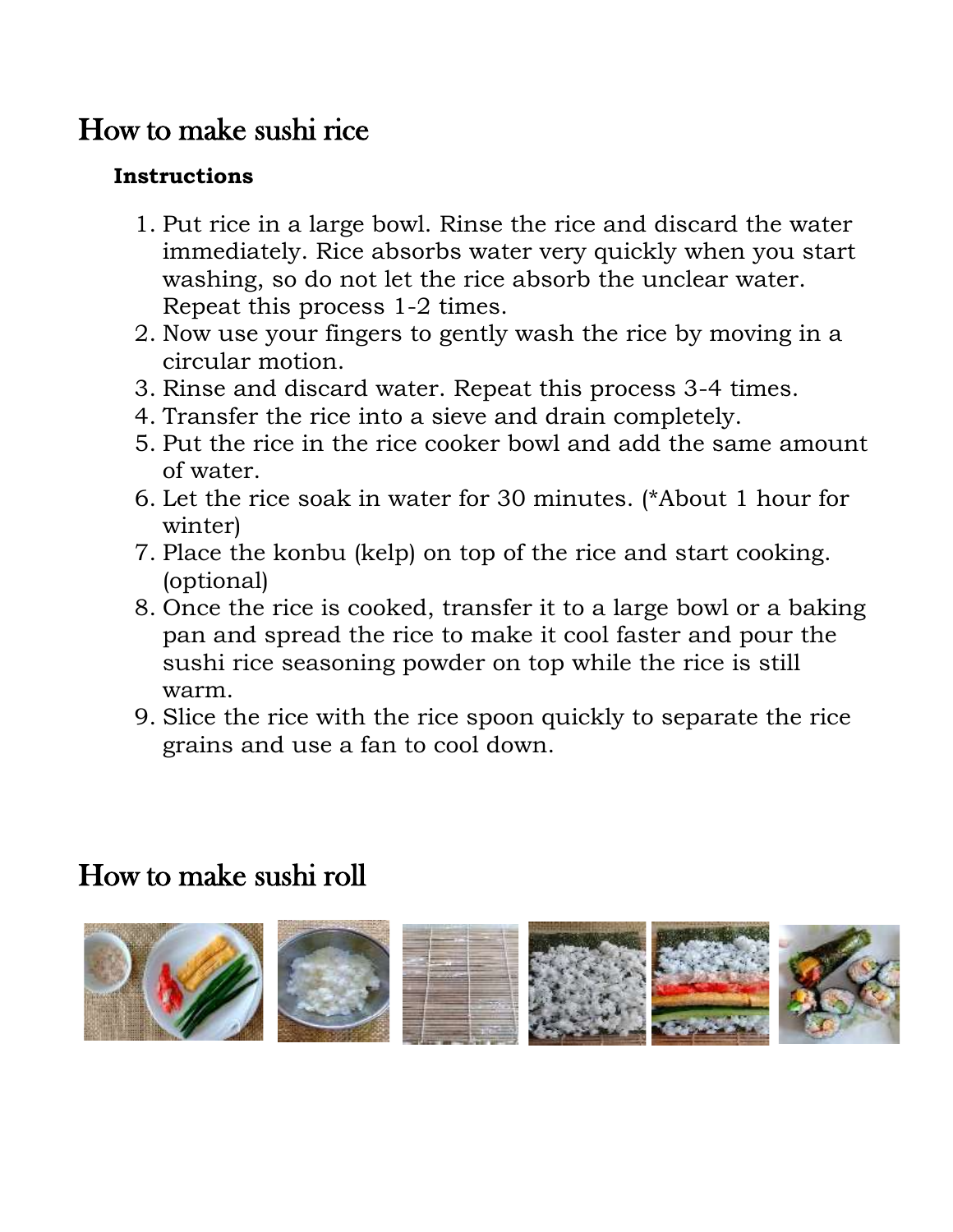## Equipment used:

Bamboo sushi mat (makisu) Food wrap Sharp knife Cutting board

![](_page_2_Picture_2.jpeg)

- 1. Place a food wrap then a sheet of seaweed on top of bamboo mat. A sheet of the seaweed has a rough side and a smooth side. Place the rough side facing up.
- 2. Spread the sushi rice on top using a rice spoon or your hand, evenly cover it and leave about an inch from the top of the seaweed sheet.

Tip: If you are using your hands, wet them with water or vinegar before you spread the sushi rice so that it will not stick to your hands.

- 3. Place a strip of cucumber, thick omelet, imitation crab and tuna mixed with mayo (or your desired ingredients) in a line, starting on the near edge of the rice layer. Each filling should be in its own line.
- 4. Start rolling up the ingredients away from you using bamboo mat until the bottom end reaches the seaweed sheet.
- 5. Allow the roll to sit for a minute before cutting it. The moisture from the rice will help it stick together which makes it less likely to tear.
- 6. Use a sharp knife to cut the sushi roll into six to eight pieces. Wet the knife every time you slice it.
- 7. Sushi should be eaten freshly made.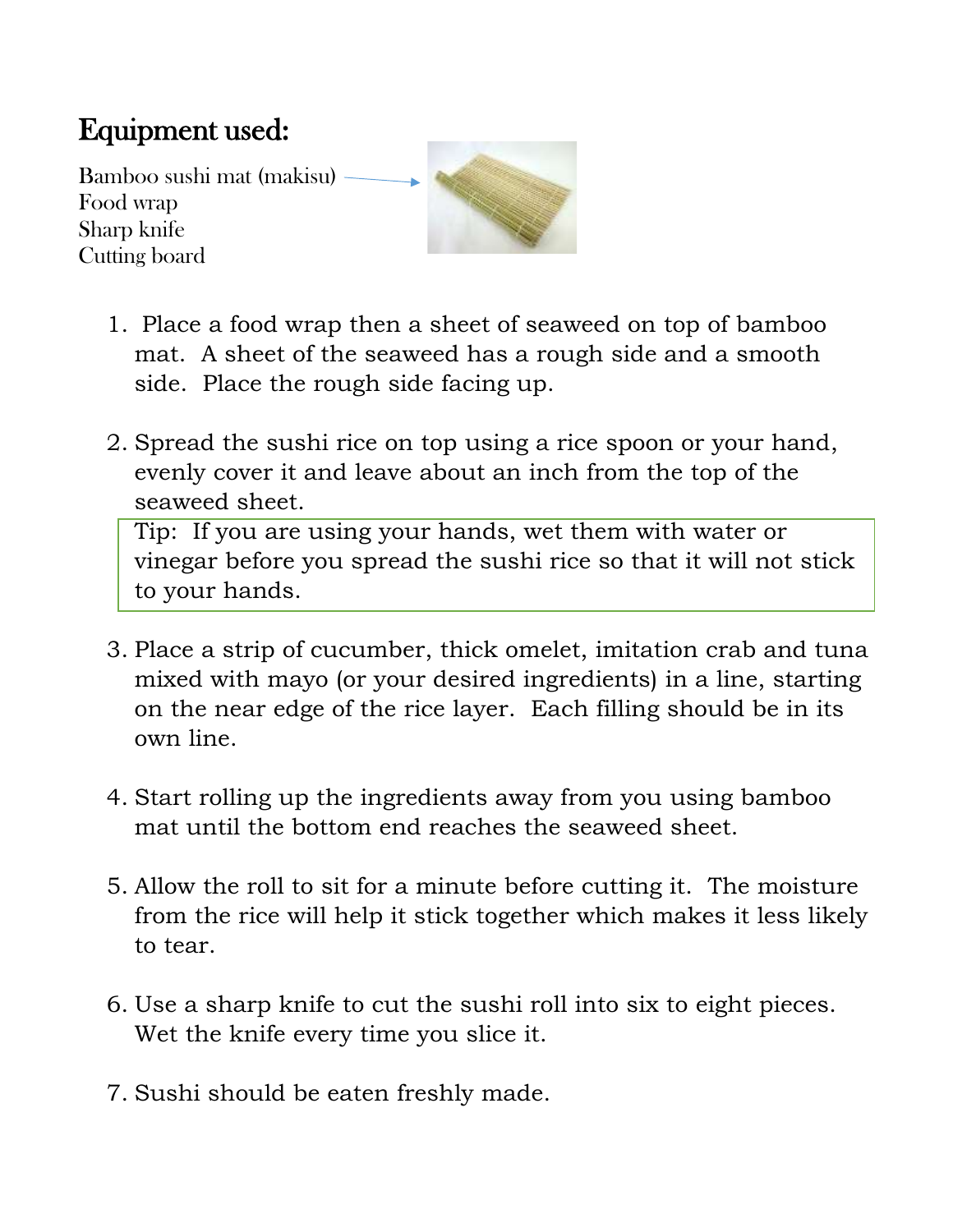#### How to make thick omelet (Atsuyaki Tamago)

![](_page_3_Picture_1.jpeg)

Ingredients: Eggs  $3$ Shiro dashi 1 tsp (White soy sauce with dashi flavor) Mayo 1 tbsp. Sugar (Optional) 2 tsp Vegetable oil 1 tsp

![](_page_3_Picture_3.jpeg)

- 1. Add eggs, shirodashi, and mayo into a bowl and beat them together.
- 2. Preheat the pan over medium-low heat then pour 1 tsp of oil to the pan ensuring it spreads the entire surface of the pan.
- 3. Pour about  $\frac{1}{4}$  of the egg mixture in the pan, spread it to the entire surface, make a thin layered egg and cook until it's half-done (not runny).
- 4. Roll up the omelet to one side, add a little bit of oil to the pan, spread it with a folded kitchen towel and make sure to add the oil under the omelet as well.
- 5. Pour another ¼ of egg mixture to the pan. Lift up the rolled omelet and let the egg mixture flow underneath.
- 6. Repeat the steps until you run out of the egg mix.
- 7. Let the omelet cool down a little bit, remove it from the pan and slice it into strips.

It is common to use a rectangular-shaped pan to make thick omelet in Japan. However, if you do not have it, you can use a regular pan. If it is hard to make a thick omelet on your own, you can purchase the pre-made thick omelet at the Japanese grocery stores or you can make scramble eggs.